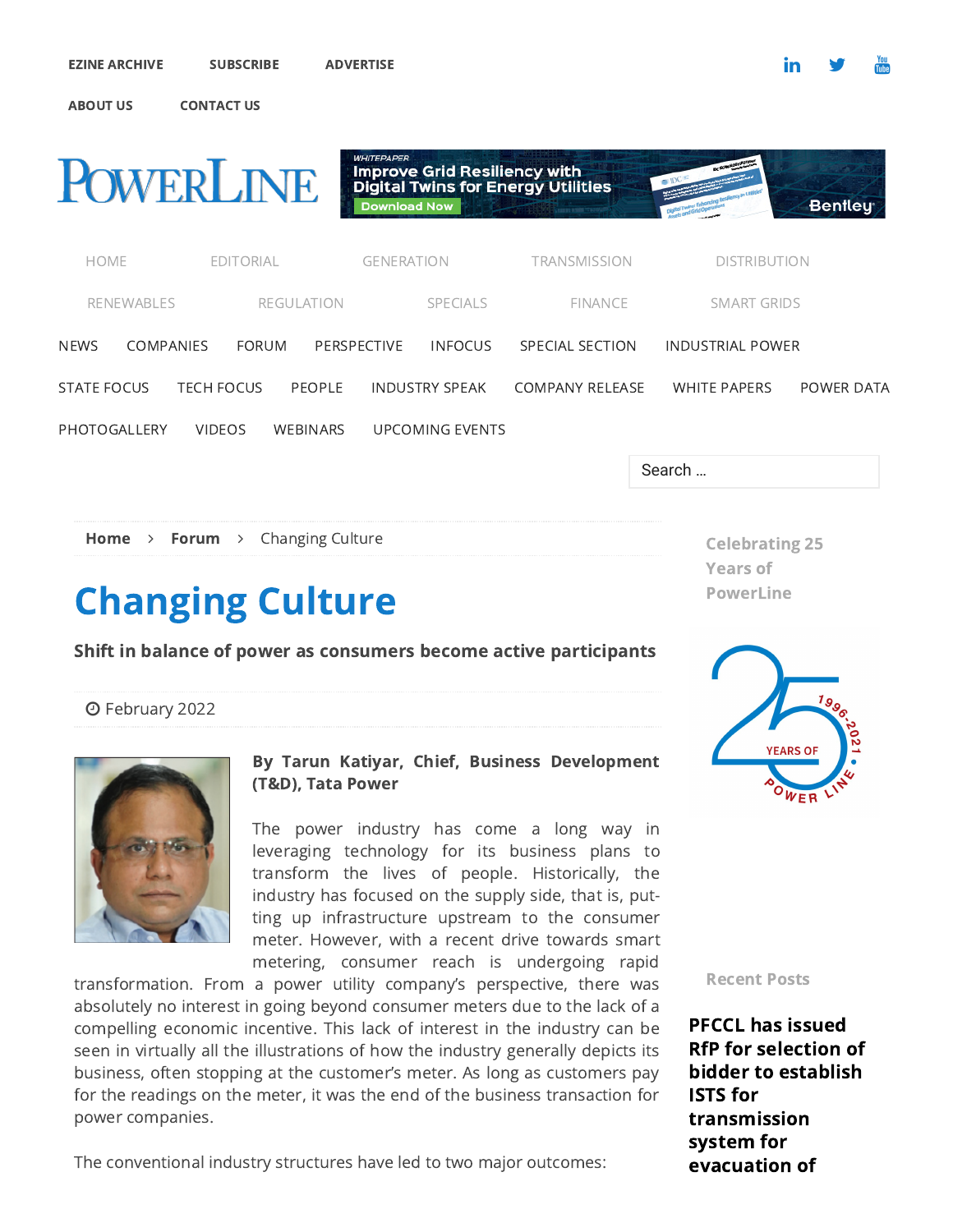- **First, all industry players, including stakeholders such as regulators** and policymakers who were responsible for setting tariffs and giving the direction had confined their focus to the meter. Interestingly, innovators, service providers and investors also typically did not think beyond the meter.
- Second, the industry had forced consumers to remain passive. They remained disengaged from what was happening upside of the meter with limited options behind the meter (BTM).

However, with rapid changes in technology, the balance of power in the industry has shifted and the consumer has now become an active participant in the decision-making process. This phenomenon explains many of the challenges faced by the industry today as it suddenly confronts the reality of consumers becoming more engaged and more proactive – by becoming "prosumers" in large numbers in many parts of the world.

As the cost of storage continues to fall, some prosumers can go a step further and become "prosumanagers" (producing, consuming and managing their energy) by investing in storage. The implications associated with the rise of distributed energy resources (DERs) are thought-provoking for energy economists. With advancements in semiconductor and communication technologies, there is a high possibility of the emergence of new technologies and service options that are offered by intermediaries and aggregators that will enable consumers, prosumers and prosumanagers to engage in peer-to-peer trading. For example, when the sun is up during the day, one can charge the batteries of electric vehicles (EVs) from a neighbour across the road, or the localities across the city with intermediate trading. Currently, the entire sector is traversing through a paradigm shift with enhanced focus on decentralisation of power generation, e-mobility, emergence of home automation products and smart appliances. The possibilities of serving consumers through BTM solutions have increased exponentially in recent years. The integration of smart meters, smart appliances, energy generation, and storage with data analytics will change the way the sector has been operating so far.

Industry players may argue that trading between two consumers without the involvement of the distribution company is too futuristic. However, with the emergence of blockchain technology, which permits peer-to-peer transactions at speed, with ease, at high levels of security compared to industry standards, without the costs or involvement of an intermediary or a gatekeeper, would change the dynamics of peer-to-peer transactions in the near future. Further, advanced solutions in terms of technology, policy, etc. will act as enablers to enhance the speed of adoption of solar rooftops, evehicles, energy efficient products and smart appliances.

Against this background, we can conclude that the transition of electric power systems is not limited to a shift towards renewables and low-carbon fuels alone. It is a transition towards a more decentralised and flexible source of generation or digitalisation. It also includes a new focus towards BTM with active participation of consumers in the decision-making process.

# [power from REZ in](https://powerline.net.in/2022/03/09/pfccl-has-issued-rfp-for-selection-of-bidder-to-establish-ists-for-transmission-system-for-evacuation-of-power-from-rez-in-rajasthan/) Rajasthan

March 2022 PFC Consulting Limited (PFCCL) hasinvited proposals for selection of bidder as transmission service provider (TSP) through tariff $[...]$ 

[Read More »](https://powerline.net.in/2022/03/09/pfccl-has-issued-rfp-for-selection-of-bidder-to-establish-ists-for-transmission-system-for-evacuation-of-power-from-rez-in-rajasthan/)

## [Central government](https://powerline.net.in/2022/03/09/central-government-launches-virtual-sgkc-and-innovation-park/) launches virtual SGKC and innovation park

March 2022

The union minister for power and new and renewable energy, along with the minister of state for [...]

[Read More »](https://powerline.net.in/2022/03/09/central-government-launches-virtual-sgkc-and-innovation-park/)

### Coal imports [decrease despite](https://powerline.net.in/2022/03/09/coal-imports-decrease-despite-increased-power-demand/) increased power demand

March 2022

Imports of all grades of non-coking coal has decreased by 20.52 per cent to 117.51mtduring April to [...]

[Read More »](https://powerline.net.in/2022/03/09/coal-imports-decrease-despite-increased-power-demand/)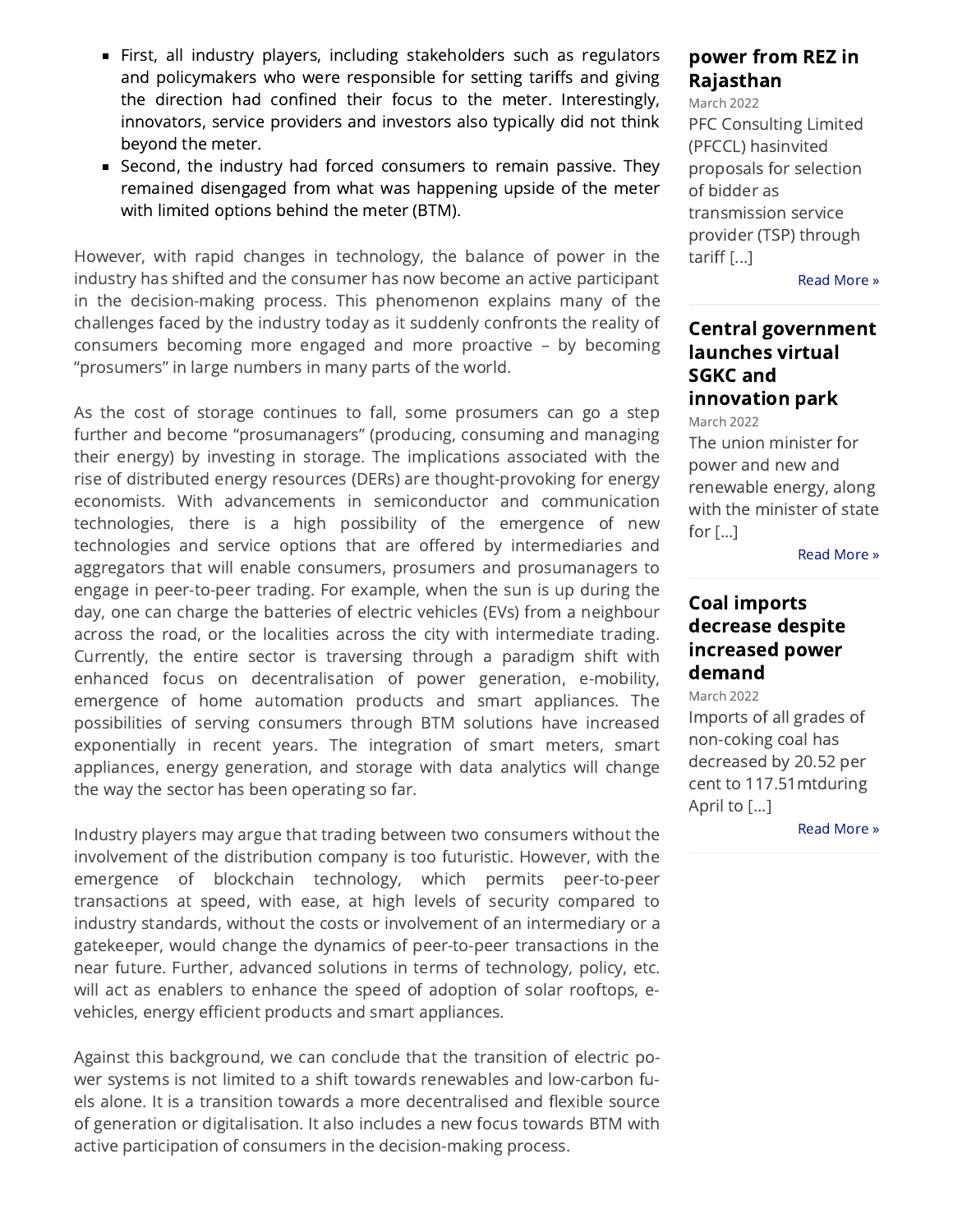With this tectonic shift in the industry structure and the active participation of end consumers, the whole economics of the industry is rapidly undergoing a transformation. Traditionally, the industry's definition of its business domain typically stopped at customer meters. But there is a whole universe of possibilities on the other side of the meter, that is, BTM. While the industry focuses on return on investments in assets upstream of the meter, there is probably as much on the customer side of the meter as well.

In the Indian power sector, the Government of India has embraced a focused approach to reforming the distribution sector through the Restructured Accele rated Power Development and Reforms Programme (R-APDRP), Rajiv Gandhi Grameen Vidyutikaran Yojana (RGVVY), Ujwal Discom Assurance Yojana (UDAY), Deen Dayal Upadhyaya Gram Jyoti Yojana, Integrated Power Development Scheme (IPDS) and Saubhagya scheme. However, the results from this reform scheme are not encouraging as the levels of consumer satisfaction and commercial losses are far from acceptable. Over the last few decades, discoms have invested heavily in the sector with investments totalling more than Rs 1.5 trillion in improvement of their information and operational technology infrastructure, system strengthening, feeder segregation, improvement of last-mile connectivity, smart metering and capacity building of their staff.

The economic benefits of BTM are encouraging. As most of the state-owned discoms have not shown willingness to reform, energy sector players with investments



in the BTM segment can win over the target segment of consumers by offering lower rates than the discom tariffs. Further, the Government of India has planned additional investments of Rs 3 trillion under the Revamped Distribution Sector Scheme with a large part of it focusing on the conversion of conventional meters to smart prepaid meters.

The upcoming market coupling mechanism and electricity derivatives market will further strengthen this transition. As we have witnessed in the case of the open access mechanism, economic incentives (lower tariffs than discom tariffs) will generate consumer interest. In the future, BTM incentives will help in the transition of consumers from traditional discom businesses, whether or not supported by the Electricity Act amendment process.

It is time for utility power companies to realise and adapt to this change, which has been happening in most of the developed countries. Utilities need to